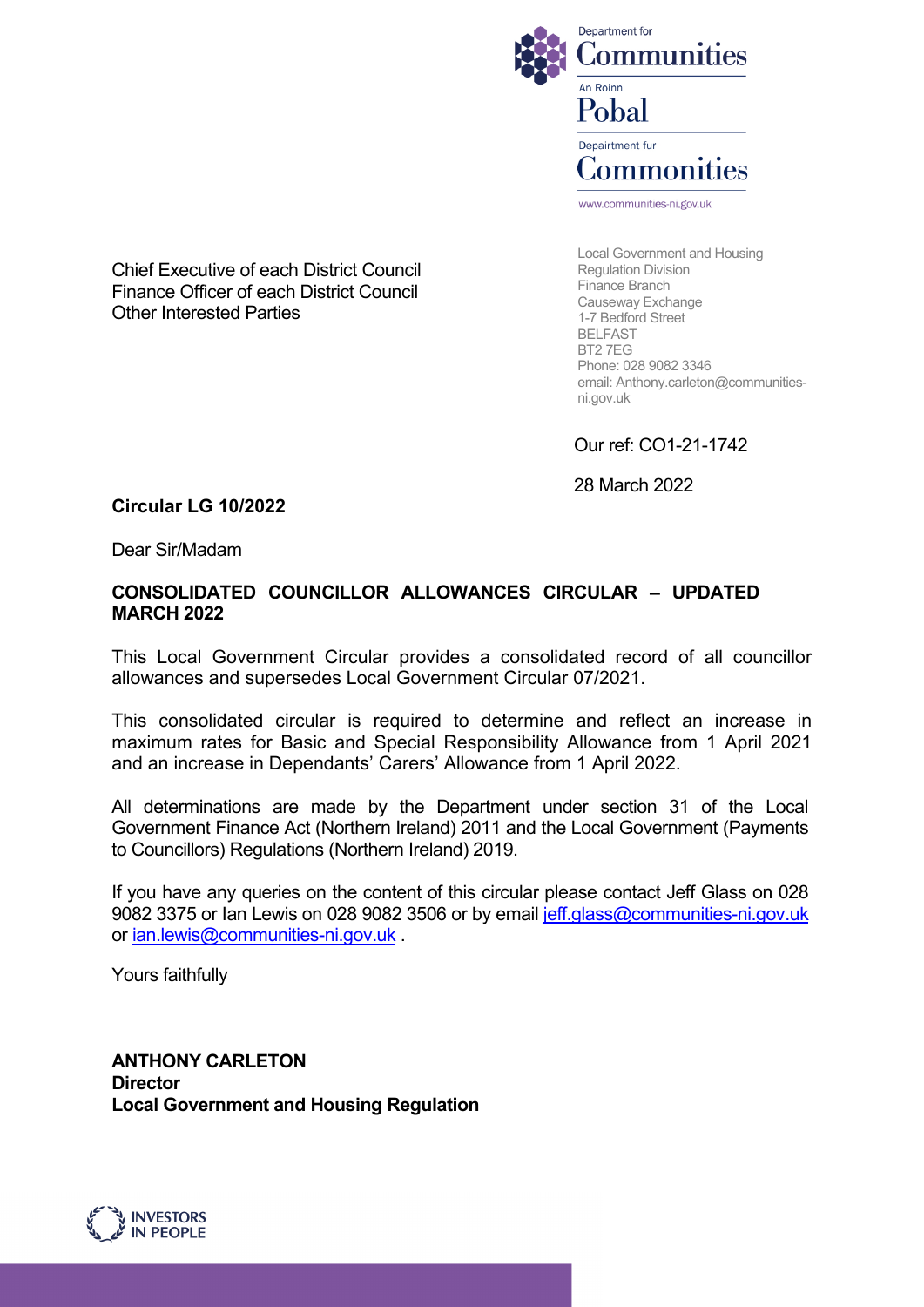# **Contents**

| $1_{-}$        |  |
|----------------|--|
| 2 <sub>1</sub> |  |
|                |  |
|                |  |
|                |  |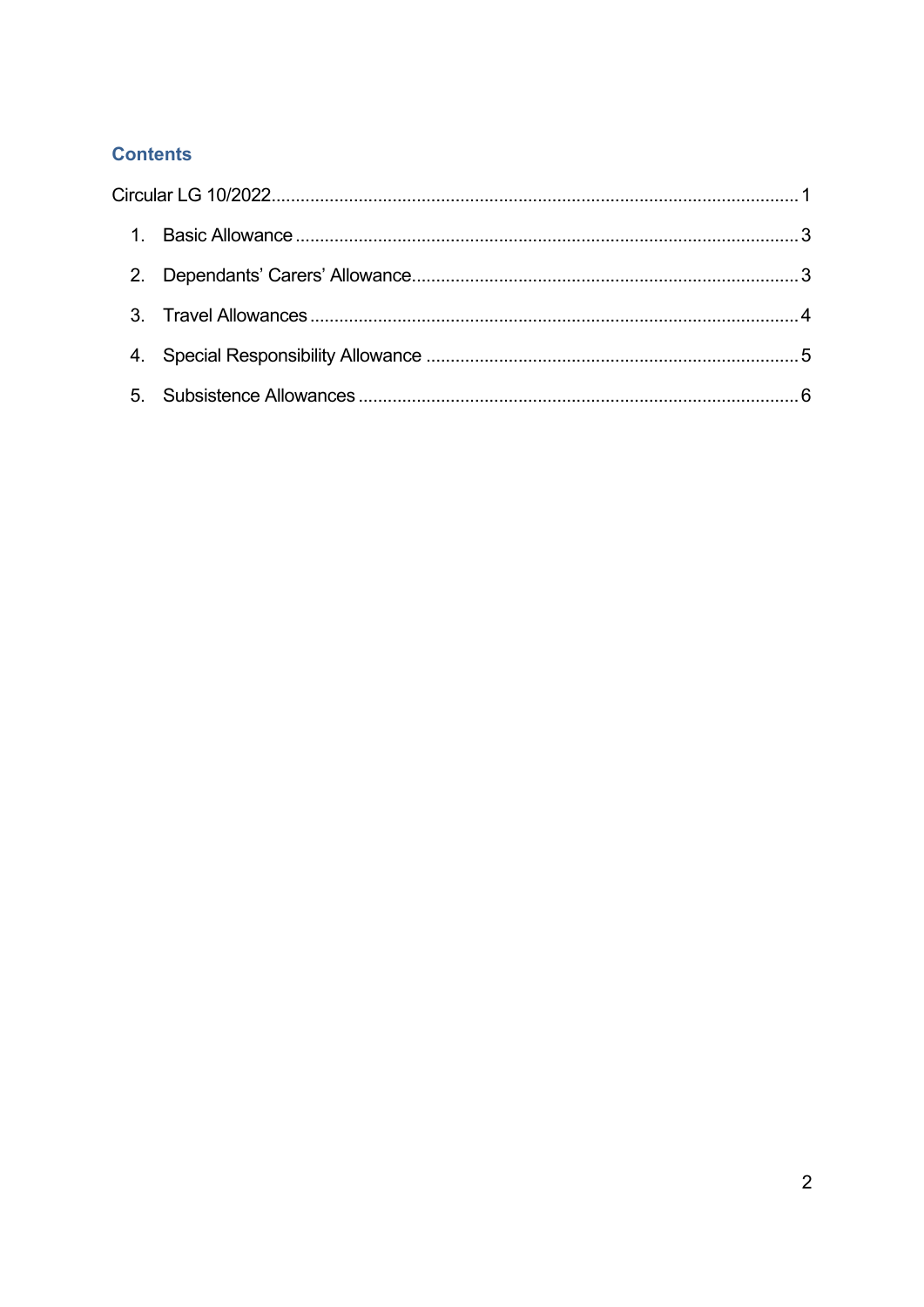# <span id="page-2-0"></span>**1. Basic Allowance**

- valid from 1 April 2021

| <b>Basic Allowance</b> | Maximum £15,757 per annum $\neq$ |  |
|------------------------|----------------------------------|--|
|                        |                                  |  |

≠ (The basic allowance includes an element for incidental and consumable costs incurred by councillors in their official capacity. In 2015/16 this element was £1,000 and each year this amount is uplifted in line with the increase applied to the basic allowance, therefore this element within the basic allowance is £1,109 from 1 April 2021.)

#### <span id="page-2-1"></span>**2. Dependants' Carers' Allowance**

– valid from 1 April 2021 – 31 March 2022

The following table states the maximum rates for dependants' carers' allowance.

| Dependants' Carers' Allowance | <b>Hourly Rate</b> | <b>Maximum monthly</b><br>amount |
|-------------------------------|--------------------|----------------------------------|
| Standard                      | £8.91^             | £463                             |
| <b>Specialist</b>             | £17.82             | £927                             |

^(Based on national living wage)

valid from 1 April 2022

The following table states the maximum rates for dependants' carers' allowance.

| Dependants' Carers' Allowance | <b>Hourly Rate</b> | <b>Maximum monthly</b><br>amount |
|-------------------------------|--------------------|----------------------------------|
| Standard                      | £9.50^             | £494                             |
| <b>Specialist</b>             | £19.00             | £988                             |

^(Based on national living wage)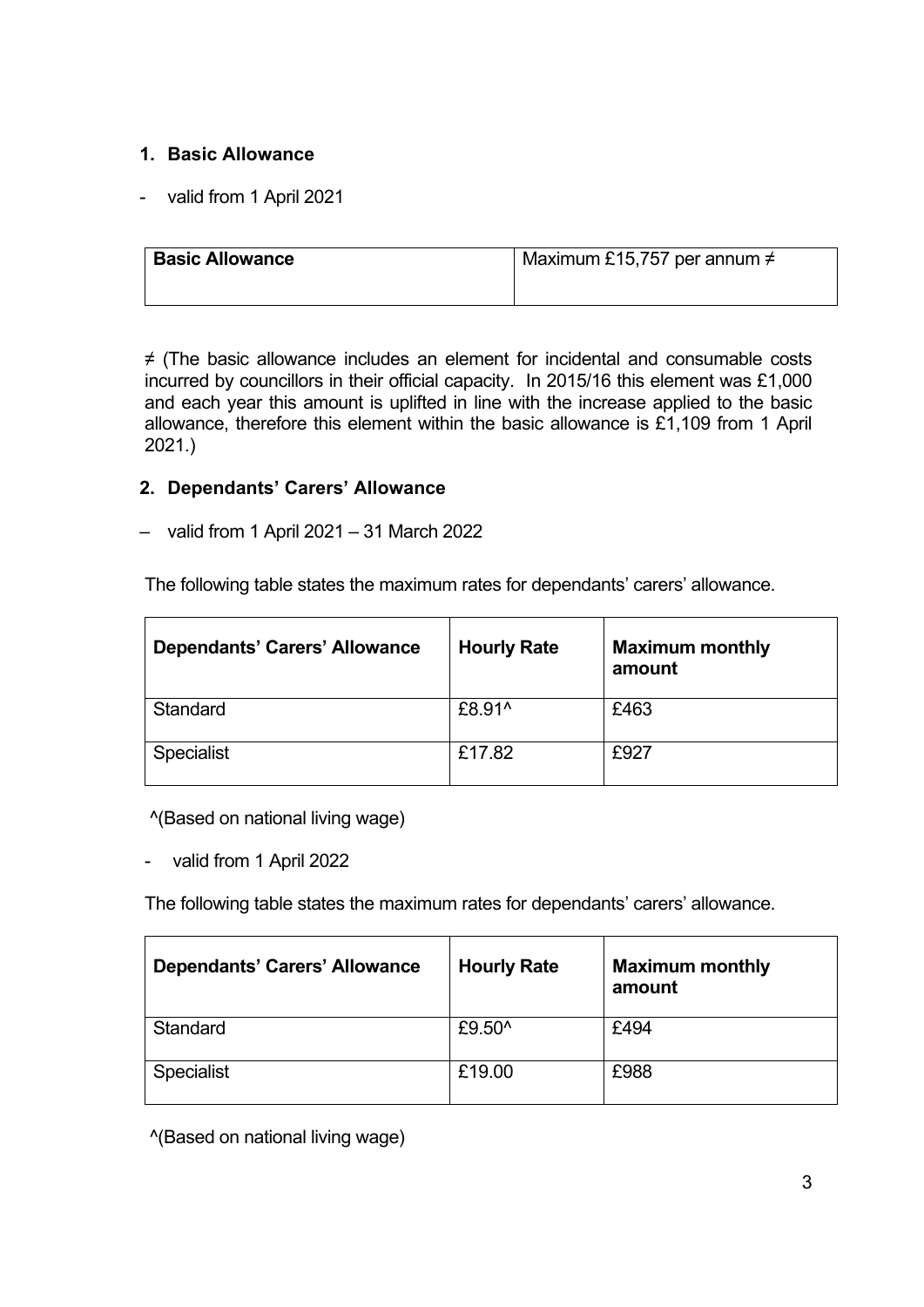# <span id="page-3-0"></span>**3. Travel Allowances**

– valid from 1 April 2017

The following table states the maximum rates for travel allowances.

| <b>Type of Vehicle</b>                                                        | Rate per<br><b>Mile</b> |
|-------------------------------------------------------------------------------|-------------------------|
| A pedal cycle                                                                 | 20.0p                   |
| A motor cycle (all engine capacities)                                         | 24.0p                   |
| A motor car of cylinder capacity exceeding 450cc but not exceeding<br>999cc   | 46.9p                   |
|                                                                               | $*13.7p$                |
| A motor car of cylinder capacity exceeding 999cc but not exceeding<br>1,199cc | 52.2p                   |
|                                                                               | *14.4p                  |
| A motor car of cylinder capacity exceeding 1,199cc                            | 65.0p                   |
|                                                                               | $*16.4p$                |
| An electric car                                                               | 45.0p                   |
|                                                                               | **25.0p                 |
| Passenger rate (per passenger)                                                | 5.0 <sub>p</sub>        |

\* For mileage above 8,500 miles

\*\*For mileage above 10,000 miles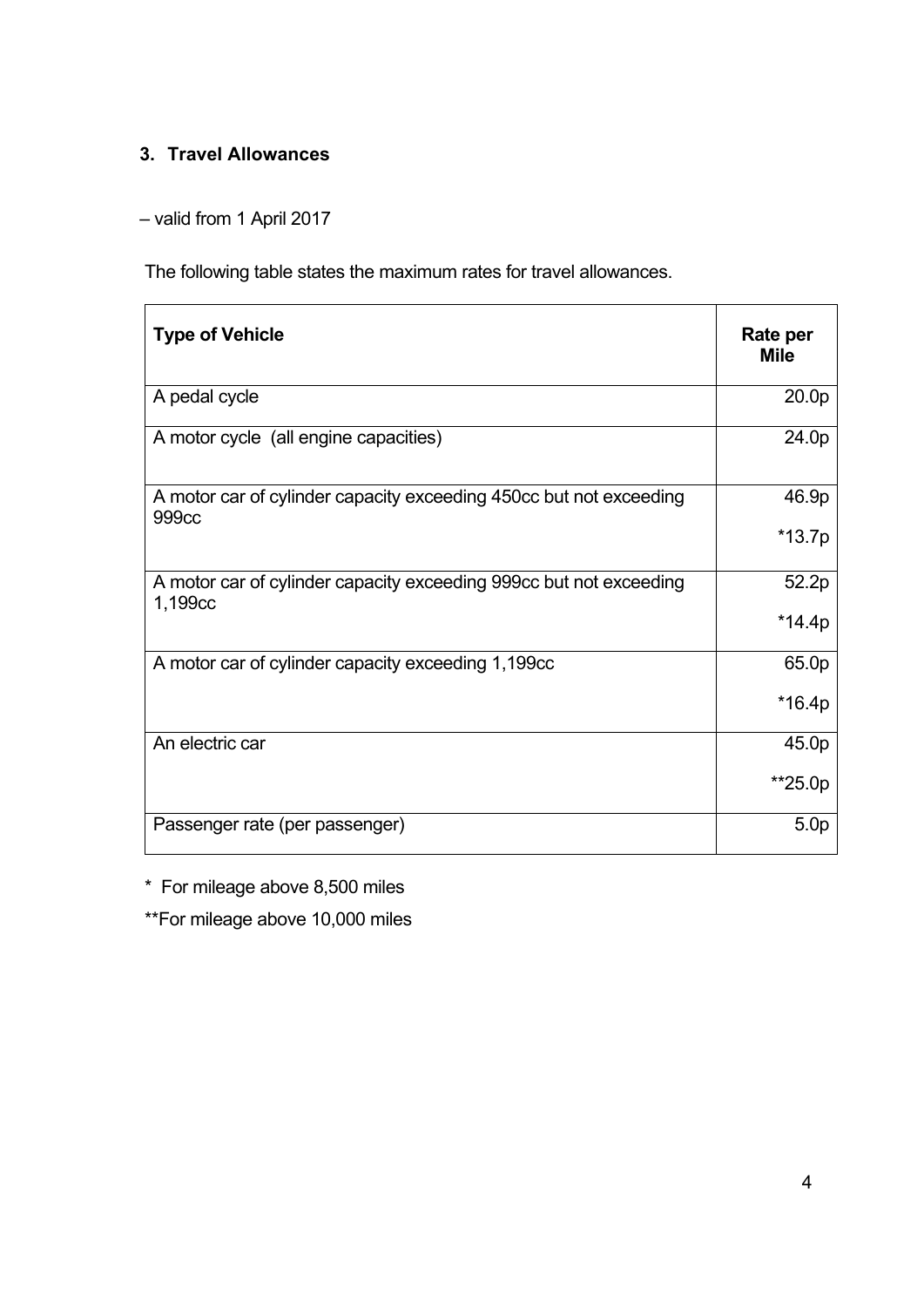### <span id="page-4-0"></span>**4. Special Responsibility Allowance**

– valid from 1 April 2021

The following table states the maximum rate of Special Responsibility Allowance that a council may pay. The maximum rate is based on the size of the council population. Each council's population figures are updated each year by the Northern Ireland Statistics and Research Agency and it is the duty of each council to operate within the total maximum rate appropriate to its population band. For ease the maximum any councillor can receive, within each band, is also provided.

| Population of council | <b>Maximum Special</b><br><b>Responsibility Allowance</b> | Maximum $(1/5th)$ for<br>individual councillor |
|-----------------------|-----------------------------------------------------------|------------------------------------------------|
|                       | £                                                         | £                                              |
| Less than 120,000     | 55,479                                                    | 11,096                                         |
| 120,000 to 199,000    | 77,671                                                    | 15,534                                         |
| $200,000 +$           | 119,835                                                   | 23,967                                         |